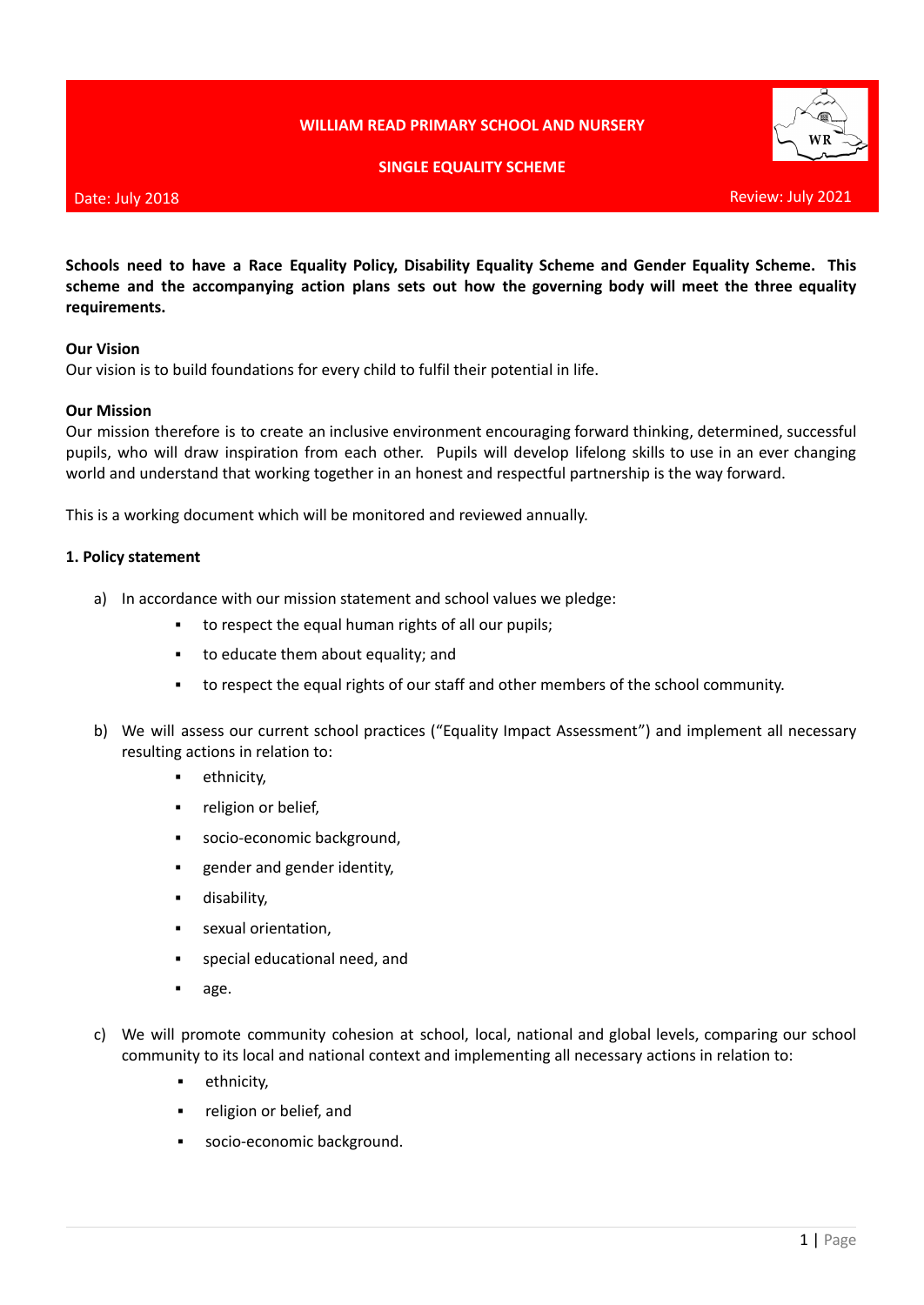## **2. Statutory requirements**

The equality objectives in Section 10 below address our duties under current equality legislation, up to and including the Equality Act 2010. They also relate to the Essex Council procedure for recording incidents involving pupils in schools.

The access plan in Section 11 below addresses our duty under the Special Educational Needs and Disability Act (SENDA) 2001 and the Equality Act 2010 Schedule 10.

The community cohesion plan in Section 12 below addresses our duty under the Education and Inspections Act 2006.

## **3. Community cohesion**

The policy outlines both the data and current issues relating to ethnicity, religion/belief and socio-economic factors. It demonstrates the awareness of the governors and their community partners of how the school community compares with the wider community, both locally and nationally. It therefore forms the basis for planning the actions in Section 10 below to promote community cohesion.

## **4. Responsibilities**

One named governor, Mr. Harrison, takes the lead, but the governors as a whole are responsible for:

- drawing up, publishing and implementing the school's equality objectives
- making sure the school complies with the relevant equality legislation; and
- making sure the school Equality Scheme and its procedures are followed
- monitoring progress towards the equality objectives and reporting annually

The head teacher is responsible for:

- making sure steps are taken to address the school's stated equality objectives;
- making sure the equality, access and community cohesion plans are readily available and that the governors, staff, pupils, and their parents and guardians know about them;
- producing regular information for staff and governors about the plans and how they are working;
- making sure all staff know their responsibilities and receive training and support in carrying these out; and
- taking appropriate action in cases of harassment and discrimination, including prejudice-related incidents.
- enabling reasonable adjustments to be made, in relation to disability, in regard to students, staff, parents / carers and visitors to the school.

All staff are responsible for:

- promoting equality and community cohesion in their work;
- avoiding unlawful discrimination against anyone;
- fostering good relations between groups; and
- dealing with prejudice-related incidents;
- being able to recognise and tackle bias and stereotyping;
- taking up training and learning opportunities.

Mr. Harrison is responsible overall for dealing with reports of prejudice-related incidents.

Visitors and contractors are responsible for following relevant school policy.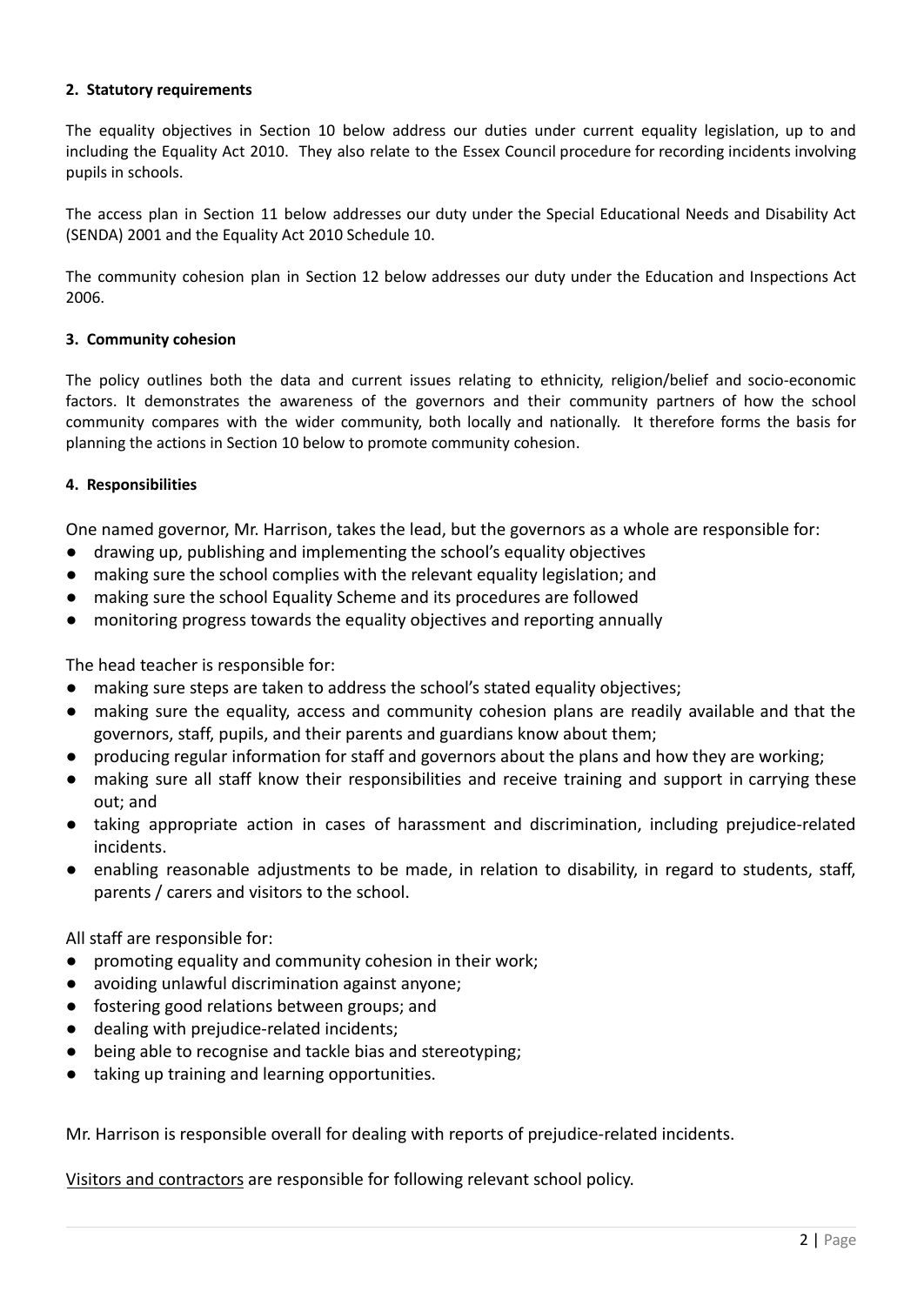# **5. Staff recruitment and professional development**

Governors and members of staff involved in the selection and appointment of new staff ensure that the principles and practices of the schools equality policy are adhered to.

All members of staff are entitled to appropriate training, so they are able to play a full part in ensuring that the school promotes equality. Staff training should be linked to priorities within the school's strategic plan. Introduction of new staff includes equality training. The Governing body must identify with the schools policy with regard to equality and make arrangements to ensure all governors are aware of training needs to meet the schools policies.

## **6. Publication and review**

This Equality Scheme fulfils statutory requirements under the terms of legislation referred to above. As it is a public document, the school governors publish it by making it available on request.

The scheme will be kept under regular review for three years and then replaced in September 2020.

## **7. Reporting on progress and impact**

A report on progress with the actions listed below will be published via Individual Assessment Summary Reports, Mid-Term Annual Report and End if Year Summary. Evidence will also be kept of the impact of our actions to promote community cohesion, in respect of ethnicity, religion or belief and socio-economic background.

# **8. How we conduct equality impact assessment**

This section outlines our process for monitoring the potential impact of school practice in terms of

- **·** ethnicity.
- religion or belief,
- socio-economic background,
- gender and gender identity.
- **■** disability,
- sexual orientation, and
- age.

Impact assessments refers to the review of all current and proposed policies and practices in order to help schools act to ensure no gender, racial group or disabled person is disadvantaged by school activities and to promote race, disability and gender equality. Impact assessments will be an on-going process to ensure the school's planned policies and practices develop, evolve and are incorporated into the school's planned review and revision of every policy. Every new policy or procedure will be drawn up with regard to our duties to promote race, disability and gender equality and to eliminate discrimination and harassment within the school community.

Equality objectives identified by this process should be included in Section 10, or in the School Improvement Plan as appropriate.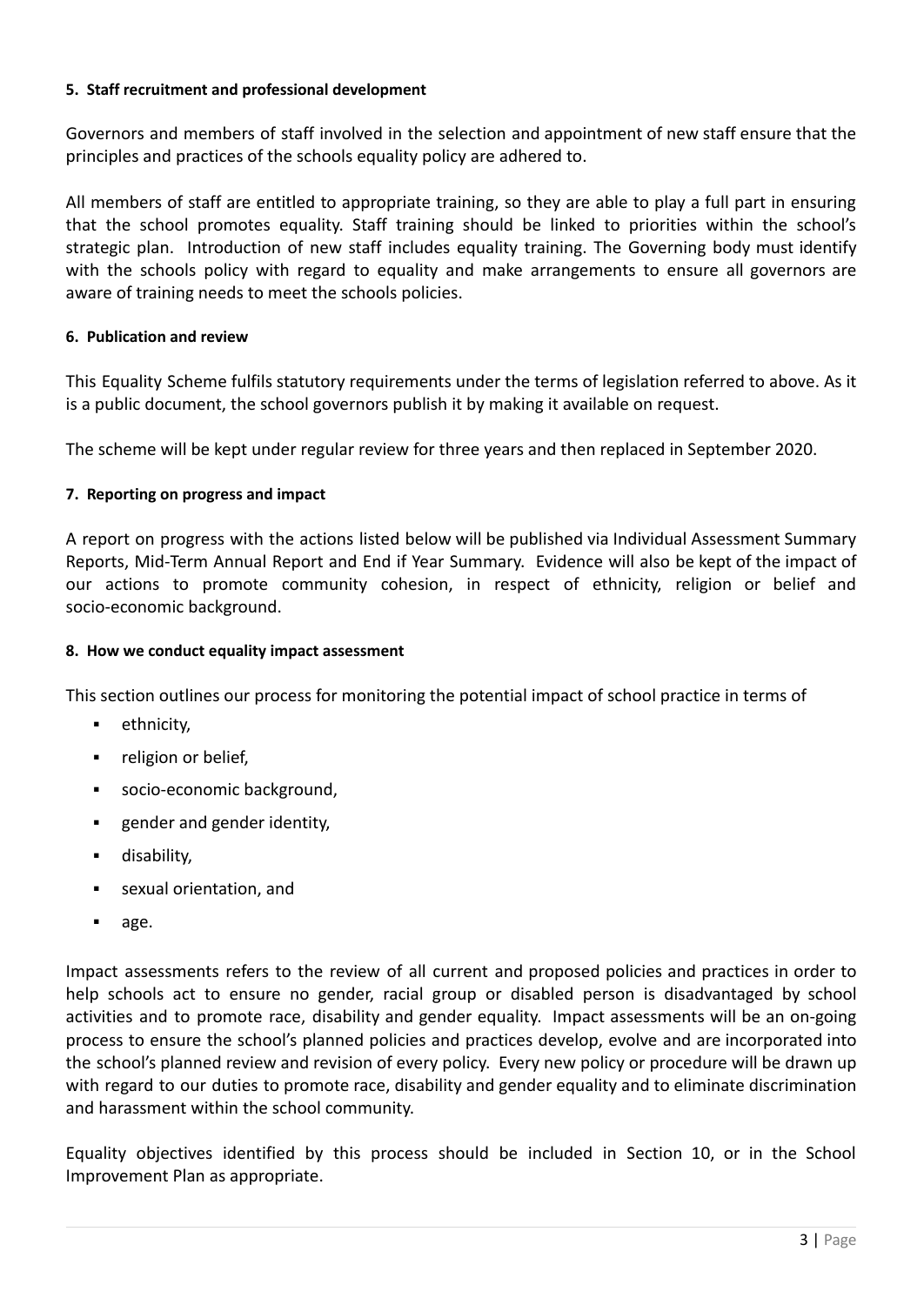## **9. How we chose our equality objectives**

We are committed to giving every child an opportunity to achieve the highest of standards, by ensuring the children at this school are provided with the facilities to experience, understand and celebrate diversity.

- Every pupil should have the opportunity to achieve the highest possible standards.
- Be able to develop a sense of personal and cultural identity, with confidence and openness to change that allow them to be receptive and respectful with regard the identities of others.
- Be able to develop the knowledge, understanding and skills needed to enable them to participate not only in the United Kingdom's multi-ethnic society, but also in the wider context of an interdependent world.

Within this ethos of achievement, we do not tolerate bullying or harassment of any kind

The school aims are to:

- eliminate all forms of bullying and discrimination;
- promote equality of opportunity;
- promote good relations between people of all ethnic, socio-economic, gender, disability, religion or belief.
- Monitor and assess the impact of all our policies, on pupils, staff and parents.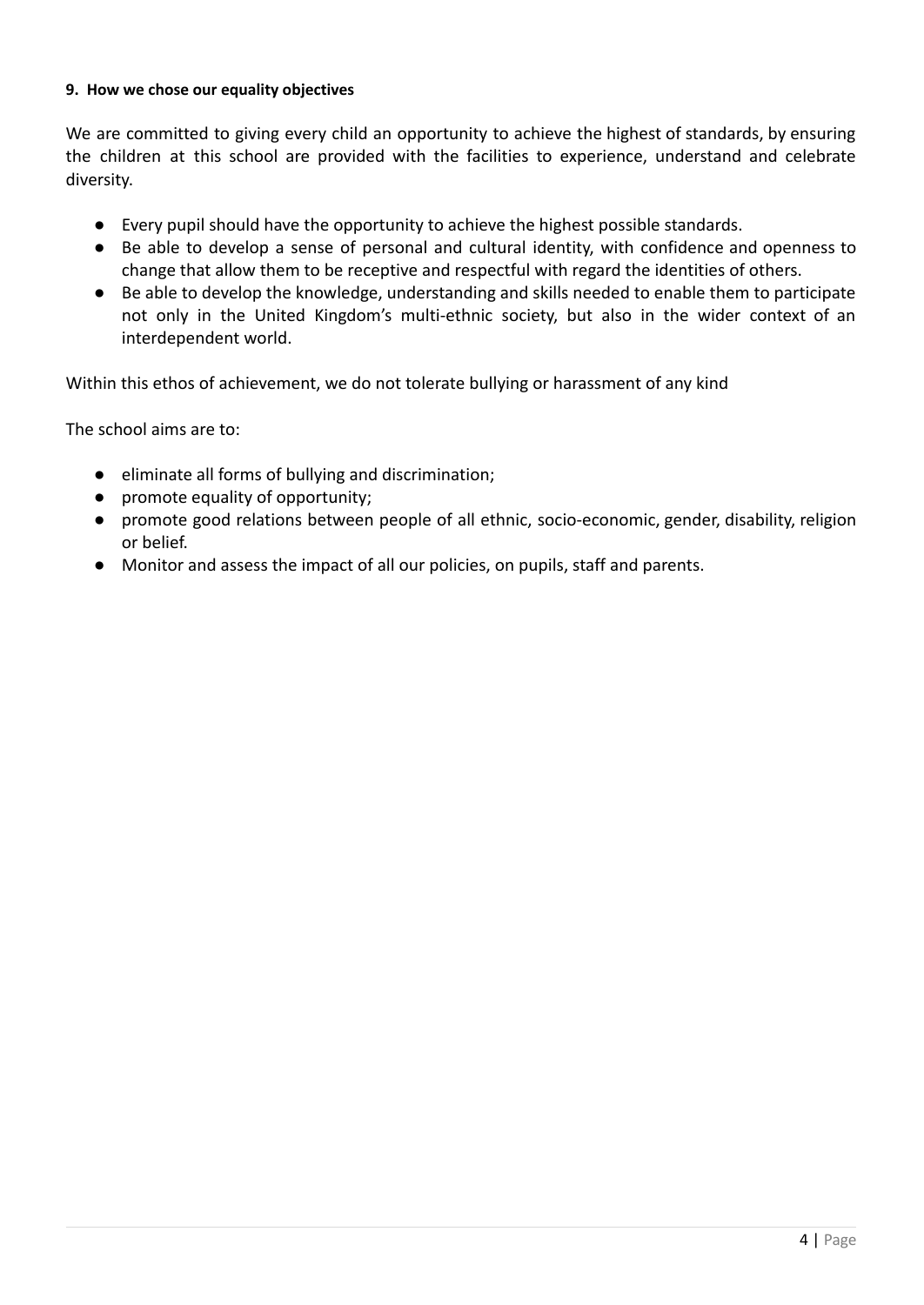# **10. Single Equality Plan 2018 – 2020**

R =Race, D = Disability, G = Gender, SO = Sexual Orientation, A = Age, RB = Religion or Belief, CC = Community Cohesion, SN = Special Educational Need

| R                         | D                         | G            | SO                        | A                         | RB           | CC           | SN                        | Action                                                                                                                                                                                                                                | <b>Expected Outcome</b>                                                                                                   | How will impact be<br>monitored?   | Responsibilit | Timeframe      | Review<br>Comments |
|---------------------------|---------------------------|--------------|---------------------------|---------------------------|--------------|--------------|---------------------------|---------------------------------------------------------------------------------------------------------------------------------------------------------------------------------------------------------------------------------------|---------------------------------------------------------------------------------------------------------------------------|------------------------------------|---------------|----------------|--------------------|
| $\boldsymbol{\mathsf{x}}$ | $\boldsymbol{\mathsf{x}}$ | $\mathsf{x}$ | $\boldsymbol{\mathsf{x}}$ | $\boldsymbol{\mathsf{x}}$ | X            | X            | $\boldsymbol{\mathsf{x}}$ | <b>Parent Questionnaires</b><br><b>Pupil Questionnaires</b><br><b>Staff Questionnaires</b><br><b>Parent Consultations</b><br>Curriculum Workshops<br>Open Door Policy                                                                 | Canvass opinions of pupils,<br>parents and staff about the<br>school in order to help shape the<br>school self evaluation | Feedback from users                | Governors     | Termly         |                    |
| X                         | X                         | $\mathsf{x}$ | X                         | $\boldsymbol{\mathsf{x}}$ | $\mathsf{x}$ | $\mathsf{x}$ | $\boldsymbol{\mathsf{x}}$ | <b>Infant Music Festival</b><br>Junior Music Festival<br>Young Voices (O2)<br><b>Primary Dance Festival</b><br>Canvey Town Council<br>Armed Forces Day<br>Canvey Town Council<br>Christmas Event<br><b>Carol Services</b><br>Concerts | Greater and continued<br>opportunities for school music<br>and dance groups to perform<br>locally and community cohesion  | Feedback from users                | All           | Ongoing        |                    |
| X                         | $\boldsymbol{\mathsf{x}}$ | $\mathsf{x}$ | $\boldsymbol{\mathsf{x}}$ | $\boldsymbol{\mathsf{x}}$ | X            | X            | $\boldsymbol{\mathsf{x}}$ | Residential home visit by<br>our choir                                                                                                                                                                                                | Sustained and greater<br>involvement by older community<br>members in our school                                          | Feedback from<br>residential homes | All           | Autumn<br>Term |                    |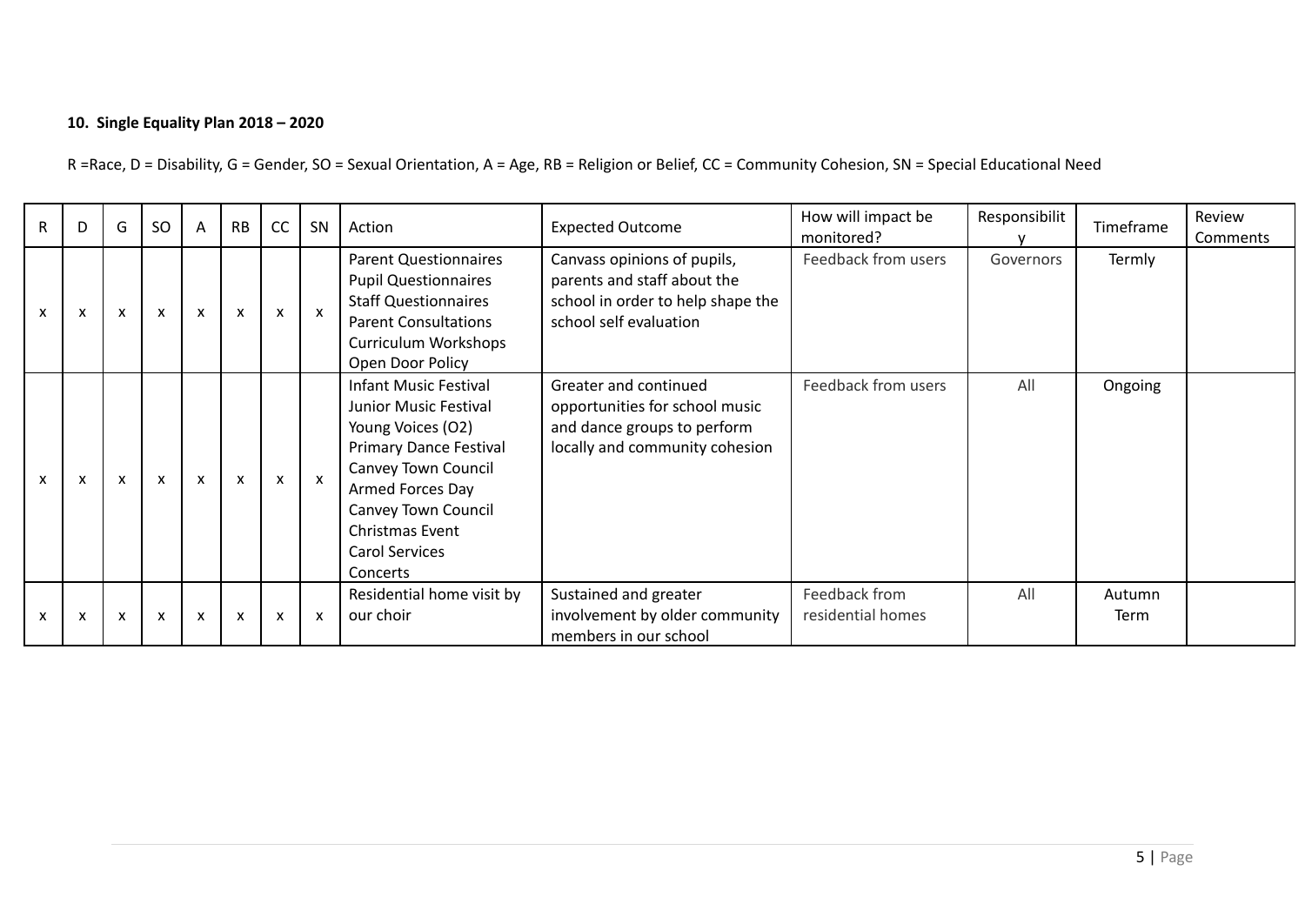| X                         | X | X | $\mathsf{x}$ | X | $\mathsf{x}$              | $\boldsymbol{\mathsf{x}}$ | X            | <b>MacMillan Coffee</b><br>Morning<br>Indee Rose Charity<br>Red Nose Day<br>Sports Relief<br>Children in Need<br>Remembrance Poppies<br>Havens Hospices<br>Race for Life             | Sustained charity involvement by<br>the children                                                                                                                                                                                      | Feedback from pupils,<br>parents and staff                                             | All                                 | Ongoing                     |  |
|---------------------------|---|---|--------------|---|---------------------------|---------------------------|--------------|--------------------------------------------------------------------------------------------------------------------------------------------------------------------------------------|---------------------------------------------------------------------------------------------------------------------------------------------------------------------------------------------------------------------------------------|----------------------------------------------------------------------------------------|-------------------------------------|-----------------------------|--|
| $\boldsymbol{\mathsf{x}}$ | X | X | $\mathsf{x}$ | X | $\mathsf{x}$              | $\boldsymbol{\mathsf{x}}$ | $\mathsf{x}$ | <b>Walking Bus</b>                                                                                                                                                                   | Reduce absenteeism to improve<br>attendance                                                                                                                                                                                           | Attendance<br>percentage increases                                                     | <b>DHT</b><br>Attendance<br>Officer | Ongoing                     |  |
| $\boldsymbol{\mathsf{x}}$ |   |   |              |   | x                         | $\boldsymbol{\mathsf{x}}$ |              | A series of assemblies<br>covering British Values:<br>democracy<br>$\bullet$<br>rule of law<br>freedom of choice in<br>faiths and beliefs<br>tolerance of others                     | Children have a better<br>understanding of British values<br>and how they govern our lives.                                                                                                                                           | <b>School Ambassadors</b><br>minutes. Discussions<br>with children. School<br>Council. | HT.                                 | <b>June 2018</b><br>onwards |  |
| $\boldsymbol{\mathsf{x}}$ |   |   |              |   | $\boldsymbol{\mathsf{x}}$ | $\boldsymbol{\mathsf{x}}$ |              | Challenge pupils'<br>perceptions of other<br>countries and cultures<br>through whole school<br>assemblies, specific<br>faith/cultural assemblies<br>and the Geography<br>curriculum. | Children have a better<br>understanding of different faiths<br>and cultures in our community.<br>Children have an awareness of<br>the world outside the UK.<br>Children understand that all<br>countries have rich and poor<br>areas. | <b>PSHCE</b><br>Assemblies                                                             | All Staff                           | <b>June 2018</b><br>onwards |  |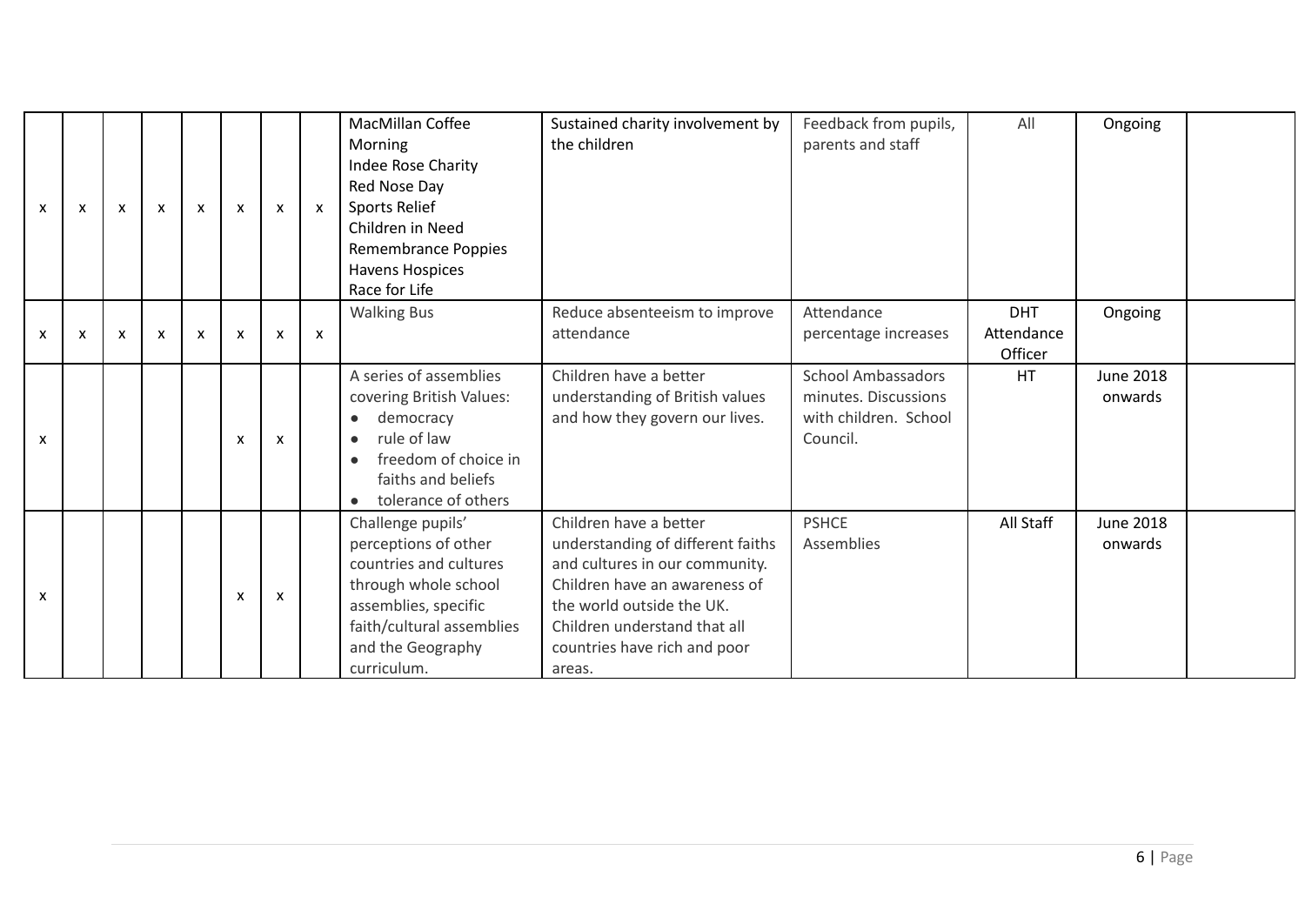| x |   |   |   |   | X |                           | Continue to identify and<br>monitor racist incidents<br>and report the figures to<br>the GB on a regular basis.                                                                                                                        | The school is monitoring,<br>auditing and addressing racist<br>incidents.                                                                                     | Monitoring of racist<br>incidences and that<br>there is no<br>re-occurrence.          | <b>SLT</b> | Ongoing                     |  |
|---|---|---|---|---|---|---------------------------|----------------------------------------------------------------------------------------------------------------------------------------------------------------------------------------------------------------------------------------|---------------------------------------------------------------------------------------------------------------------------------------------------------------|---------------------------------------------------------------------------------------|------------|-----------------------------|--|
| x | x | x | х | x |   | $\mathsf{x}$              | Ensure the curriculum,<br>displays and enrichment<br>activities promote<br>positive role models that<br>young people identify<br>with.<br>Ensure these reflect<br>diversity in terms of race,                                          | Links with local groups, visitors,<br>enrichment activities and<br>displays all promote positive role<br>models around school.                                | Pupil voice -<br>monitoring of pupil<br>attitudes and<br>reactions.                   | All        | <b>June 2018</b><br>onwards |  |
|   | x |   |   |   |   |                           | gender and disability.<br>Publicise a map and<br>access<br>arrangements, including<br>parking info for visitors to<br>the school, via the<br>website.<br>Ensure this makes clear<br>that disabled parking is<br>available if required. | Parents and other<br>prospective visitors, particularly<br>those with a disability, are aware<br>of our location and facilities.                              | Feedback from users                                                                   | HT         | Ongoing                     |  |
| X | х |   |   |   |   | $\boldsymbol{\mathsf{x}}$ | Provide information to<br>sensory impaired people<br>and to those for whom<br>English is an additional<br>language.                                                                                                                    | Improved access to the<br>information contained on the<br>school's website and associated<br>written materials.                                               | Feedback from users                                                                   | HT         | <b>June 2018</b><br>onwards |  |
| x | x | x |   | X |   | $\boldsymbol{\mathsf{x}}$ | Continue to analyse pupil<br>achievement by race,<br>gender and SEN/disability<br>and act on trends and<br>patterns in data that                                                                                                       | Achievement data analysed and<br>trends/patterns identified.<br>Support put in place and this<br>shows a positive impact on<br>achievement and a reduction in | Data analysis of<br>attainment and<br>progress through<br>pupil progress<br>meetings. | SLT/SMT    | Ongoing                     |  |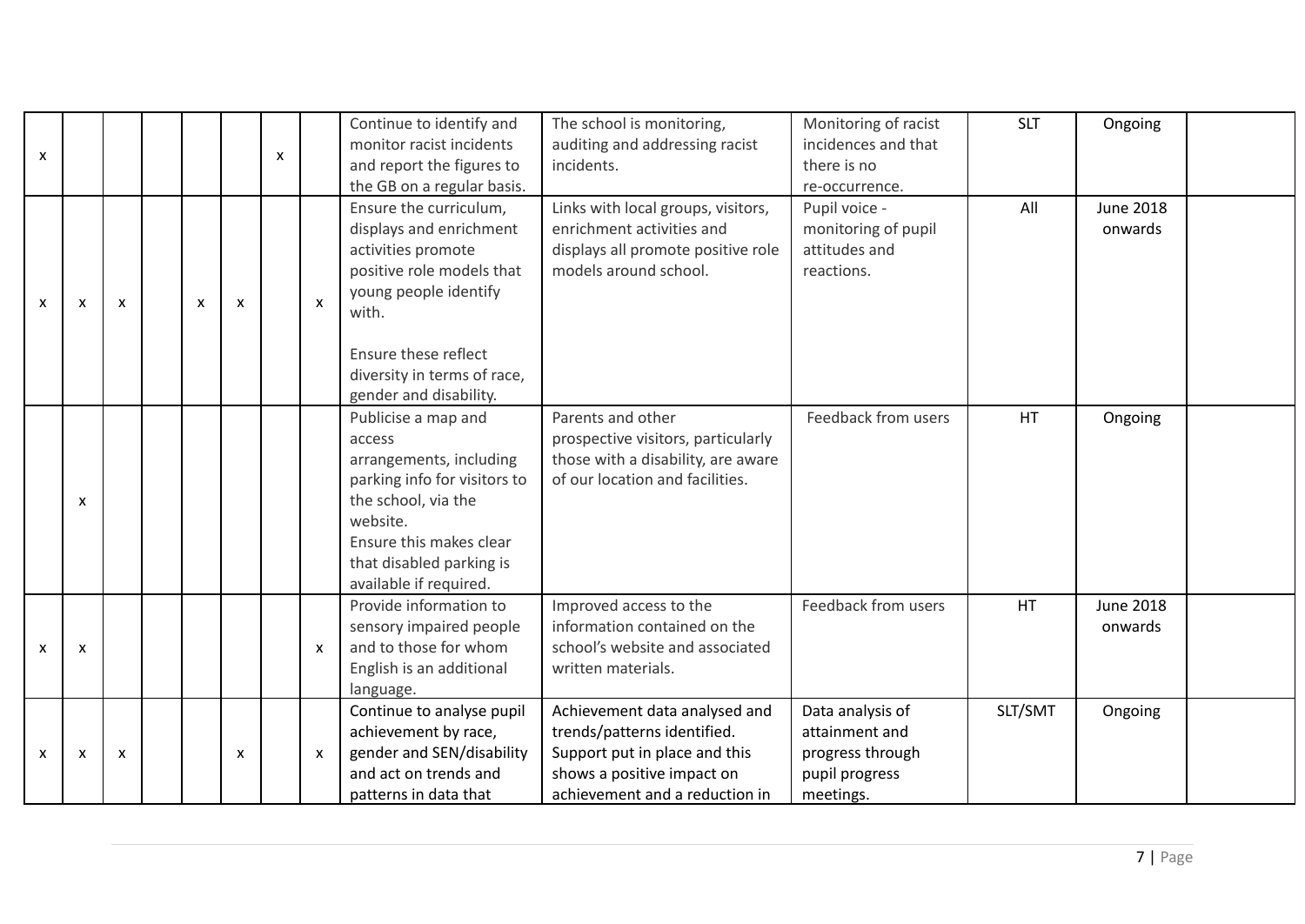|              |                           |   |   |   |                           |                           | require additional support<br>for pupils.                                                                                                                                                                                                                 | the equality gap.                                                                                                                                                                                                            |                                                                                                                          |                                                                           |                                             |  |
|--------------|---------------------------|---|---|---|---------------------------|---------------------------|-----------------------------------------------------------------------------------------------------------------------------------------------------------------------------------------------------------------------------------------------------------|------------------------------------------------------------------------------------------------------------------------------------------------------------------------------------------------------------------------------|--------------------------------------------------------------------------------------------------------------------------|---------------------------------------------------------------------------|---------------------------------------------|--|
| X            | $\boldsymbol{\mathsf{x}}$ | X |   | X | $\pmb{\times}$            | $\boldsymbol{\mathsf{x}}$ | Continue to ensure that<br>all pupils are given the<br>opportunity to make a<br>positive contribution to<br>the life of the school e.g.<br>through pupil voice<br>activities, class<br>assemblies, circle time or<br>fundraising/community<br>activities. | All pupils are given the<br>opportunity to contribute to the<br>wider life of the school and are<br>actively encouraged to take up<br>pupil voice responsibilities.                                                          | Inclusion monitoring<br>shows a significant<br>number of pupils are<br>involved with the<br>wider life of the<br>school. | Staff and<br>governors                                                    | Ongoing                                     |  |
| $\mathsf{x}$ | $\boldsymbol{\mathsf{x}}$ |   | X | X | $\pmb{\times}$            | $\boldsymbol{\mathsf{x}}$ | Encourage children to be<br>good citizens by<br>respecting and valuing all<br>members of our local<br>community.                                                                                                                                          | Children show respect to school<br>visitors & feel confident to ask<br>them questions.<br>They are confident to interact<br>with people of different ages,<br>genders, faiths, nationalities and<br>those with disabilities. | Observations made<br>by staff.                                                                                           | All Staff                                                                 | <b>June 2018</b><br>onwards                 |  |
| X            | X                         |   |   |   |                           | X                         | Continue to ensure<br>teaching materials are<br>available in accessible<br>formats, as and when<br>needed.                                                                                                                                                | Adaptations are made to<br>materials that ensure the<br>inclusion of every child, e.g.<br>modified resources, support<br>staff, devices, room use.                                                                           | Monitor frequency of<br>use of adapted<br>materials.                                                                     | Class<br><b>Teachers</b><br><b>SENCO</b><br>Specialist<br><b>Teachers</b> | Ongoing                                     |  |
|              | X                         |   |   |   |                           | $\boldsymbol{\mathsf{x}}$ | Consider needs of<br>disabled pupils when<br>planning any re-<br>structuring of the school<br>building or grounds.                                                                                                                                        | Layout of the school allows<br>access for all pupils to participate<br>in school life.                                                                                                                                       | Via minutes of<br>planning meetings<br>with contractors etc.                                                             | HT and<br>governors<br>Site<br>Manager                                    | Ongoing                                     |  |
|              | x                         |   |   |   | $\boldsymbol{\mathsf{x}}$ | $\boldsymbol{\mathsf{x}}$ | Ensure all disabled pupils<br>and adults can be<br>evacuated safely from the<br>school building.                                                                                                                                                          | All pupils, staff and visitors are<br>able to exit the school building<br>quickly and safely.                                                                                                                                | Half termly fire<br>drills                                                                                               | All                                                                       | Half termly<br>following<br>the fire drills |  |